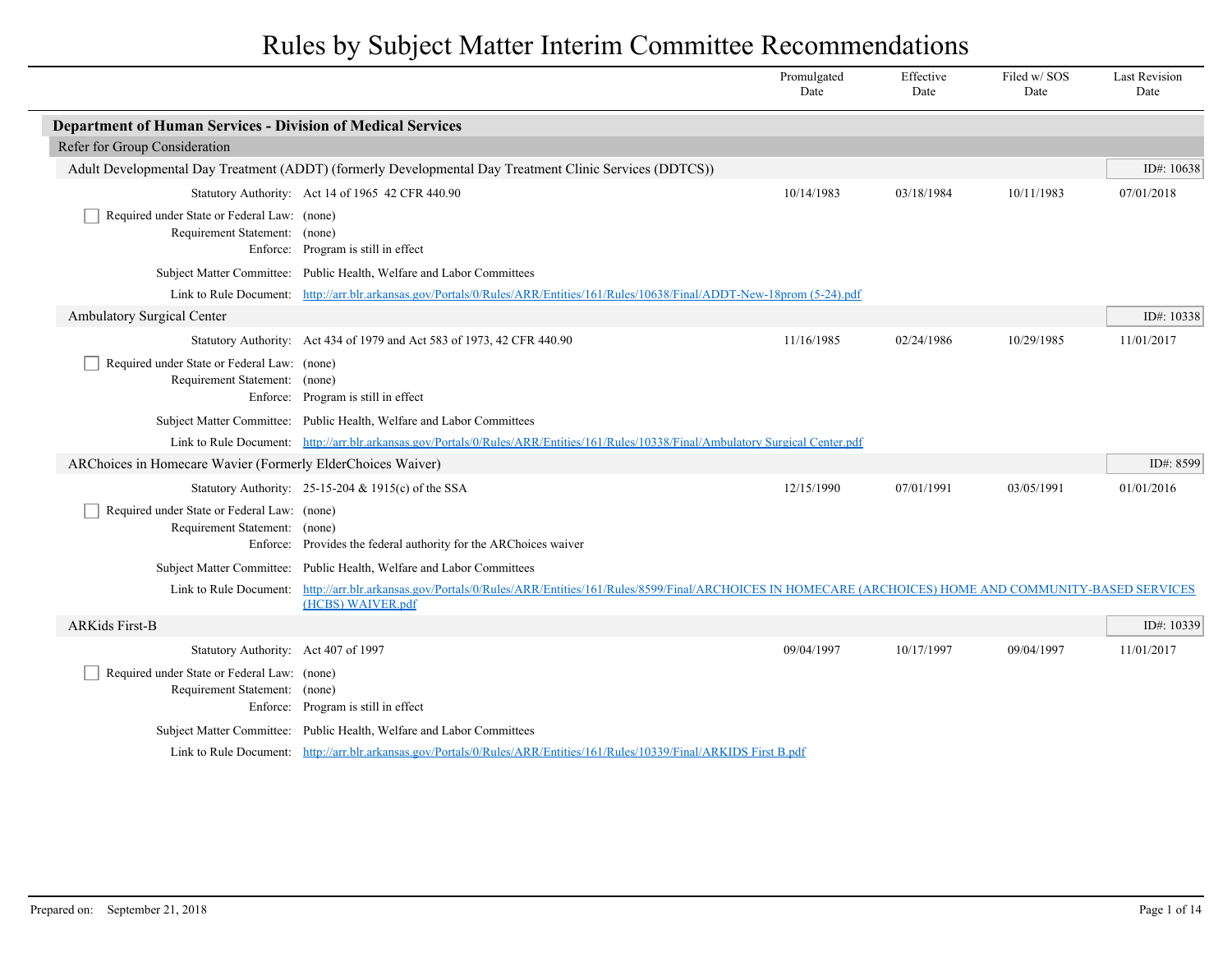|                                                                                                                             |                                                                                                                                                             | Promulgated<br>Date | Effective<br>Date | Filed w/ SOS<br>Date | <b>Last Revision</b><br>Date |
|-----------------------------------------------------------------------------------------------------------------------------|-------------------------------------------------------------------------------------------------------------------------------------------------------------|---------------------|-------------------|----------------------|------------------------------|
| Assisted Living Facility licensure regulations                                                                              |                                                                                                                                                             |                     |                   |                      | ID#: 8927                    |
|                                                                                                                             | Statutory Authority: Act 1320 of 2001; ACA 20-10-1701                                                                                                       | 07/17/2002          | 08/01/2002        | 07/17/2002           | 07/01/2012                   |
| Required under State or Federal Law: Act 1320 of 2001; ACA 20-10-1701<br>VI<br>Requirement Statement: Required by State law | Enforce: This rule is still in effect.                                                                                                                      |                     |                   |                      |                              |
|                                                                                                                             | Subject Matter Committee: Public Health, Welfare and Labor Committees                                                                                       |                     |                   |                      |                              |
|                                                                                                                             | Link to Rule Document: http://arr.blr.arkansas.gov/Portals/0/Rules/ARR/Entities/161/Rules/8927/Final/alfii.pdf                                              |                     |                   |                      |                              |
| Certified Nurse-Midwife                                                                                                     |                                                                                                                                                             |                     |                   |                      | ID#: $10340$                 |
|                                                                                                                             | Statutory Authority: Act 14 of 1965, 42 CFR 440.165                                                                                                         | 12/30/1983          | 03/18/1984        | 12/22/1983           | 11/01/2017                   |
| ∣V∥<br>Required under State or Federal Law: Title XIX                                                                       | Requirement Statement: Federally mandated service<br>Enforce: Program is still in effect                                                                    |                     |                   |                      |                              |
|                                                                                                                             | Subject Matter Committee: Public Health, Welfare and Labor Committees                                                                                       |                     |                   |                      |                              |
|                                                                                                                             | Link to Rule Document: http://arr.blr.arkansas.gov/Portals/0/Rules/ARR/Entities/161/Rules/10340/Final/Certified Nurse Midwife.pdf                           |                     |                   |                      |                              |
| Child Health Insurance Program (CHIP) State Plan                                                                            |                                                                                                                                                             |                     |                   |                      | ID#: 10323                   |
|                                                                                                                             | Statutory Authority: Title XIX, 42 CFR 440.60                                                                                                               | 06/20/1998          | 07/16/1998        | 08/24/1998           | 01/01/2018                   |
| Required under State or Federal Law: (none)<br>Requirement Statement: (none)                                                | Enforce: The CHIP State Plan is the authority for the ARKids B program. It provides an enhanced federal match.                                              |                     |                   |                      |                              |
|                                                                                                                             | Subject Matter Committee: Public Health, Welfare and Labor Committees                                                                                       |                     |                   |                      |                              |
|                                                                                                                             | Link to Rule Document: http://arr.blr.arkansas.gov/Portals/0/Rules/ARR/Entities/161/Rules/10323/Final/Arkansas CHIP State Plan Master Copy Eff 01-01-18.pdf |                     |                   |                      |                              |
|                                                                                                                             | Child Health Services/Early and Periodic Screening, Diagnosis, and Treatment (EPSDT)                                                                        |                     |                   |                      | ID#: 7603                    |
|                                                                                                                             | Statutory Authority: Act 14 of 1965, 42 CFR 441.20                                                                                                          | 01/26/1977          | 10/18/1983        | 08/31/1983           | 01/01/2018                   |
| $ \mathbf{v} $ Required under State or Federal Law: Title XIX                                                               | Requirement Statement: Federally mandated service<br>Enforce: Program is still in effect                                                                    |                     |                   |                      |                              |
|                                                                                                                             | Subject Matter Committee: Public Health, Welfare and Labor Committees                                                                                       |                     |                   |                      |                              |
|                                                                                                                             | Link to Rule Document: http://arr.blr.arkansas.gov/Portals/0/Rules/ARR/Entities/161/Rules/7603/Final/CHS-EPSDT.pdf                                          |                     |                   |                      |                              |
| Children's Services Targeted Case Management                                                                                |                                                                                                                                                             |                     |                   |                      | ID#: $10342$                 |
|                                                                                                                             | Statutory Authority: 42 CFR 431.615, P.L. 99-272, Section 9508                                                                                              | 04/06/1994          | 07/01/1994        | 04/20/1994           | 11/01/2017                   |
| Required under State or Federal Law: (none)<br>Requirement Statement: (none)                                                | Enforce: Program is still in effect                                                                                                                         |                     |                   |                      |                              |
|                                                                                                                             | Subject Matter Committee: Public Health, Welfare and Labor Committees                                                                                       |                     |                   |                      |                              |
|                                                                                                                             | Link to Rule Document: http://arr.blr.arkansas.gov/Portals/0/Rules/ARR/Entities/161/Rules/10342/Final/Children's Services TCM.pdf                           |                     |                   |                      |                              |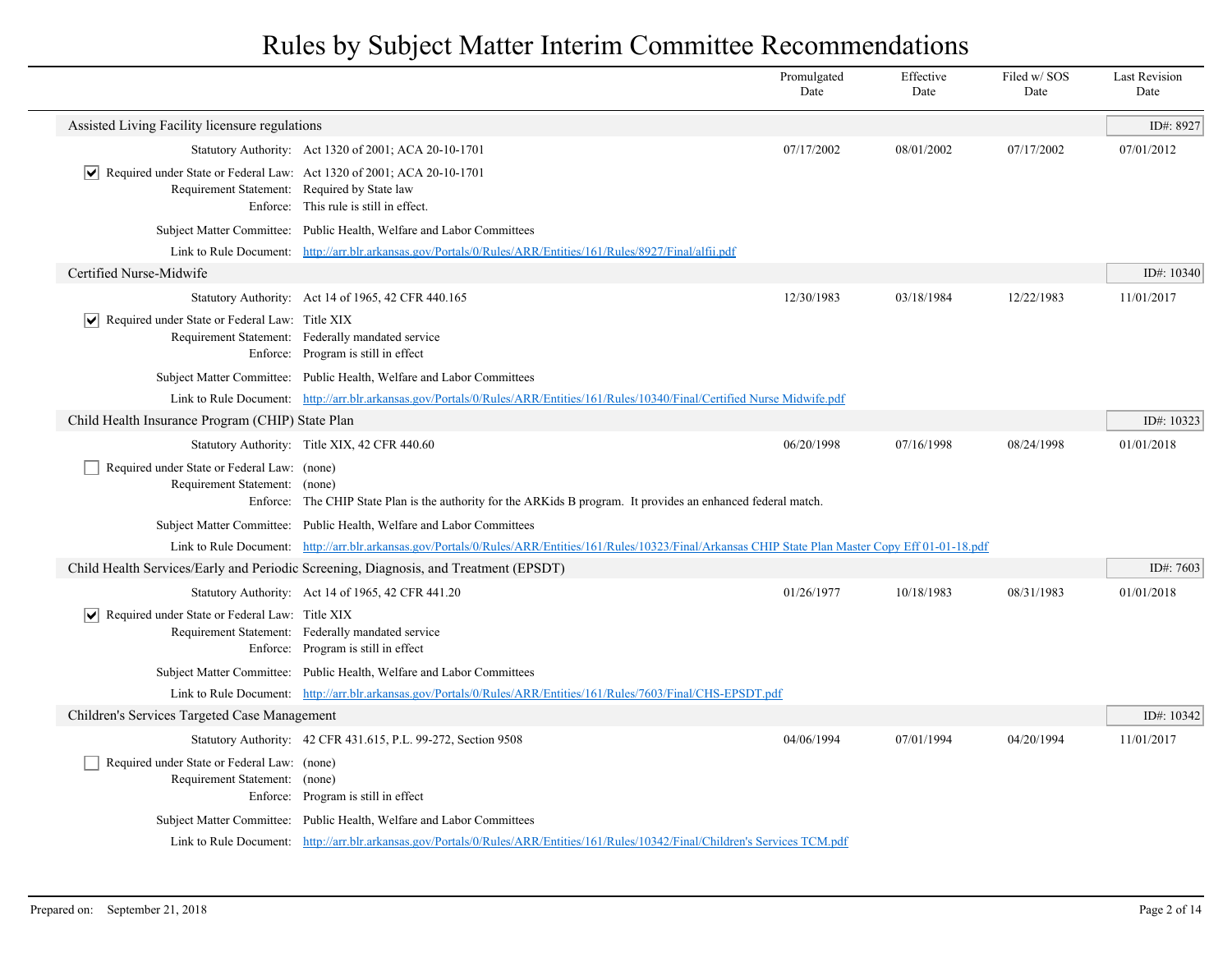|                                                                              |                                                                                                                                                                                                                                                  | Promulgated<br>Date | Effective<br>Date | Filed w/SOS<br>Date | <b>Last Revision</b><br>Date |
|------------------------------------------------------------------------------|--------------------------------------------------------------------------------------------------------------------------------------------------------------------------------------------------------------------------------------------------|---------------------|-------------------|---------------------|------------------------------|
| Chiropractic                                                                 |                                                                                                                                                                                                                                                  |                     |                   |                     | ID#: 10343                   |
| Statutory Authority: Act 14 of 1965                                          |                                                                                                                                                                                                                                                  | 06/11/1983          | 08/11/1983        | 06/02/1983          | 05/01/2018                   |
| $ \vee $ Required under State or Federal Law: Title XIX                      | Requirement Statement: Federally mandated service<br>Enforce: Program is still in effect                                                                                                                                                         |                     |                   |                     |                              |
|                                                                              | Subject Matter Committee: Public Health, Welfare and Labor Committees                                                                                                                                                                            |                     |                   |                     |                              |
|                                                                              | Link to Rule Document: http://arr.blr.arkansas.gov/Portals/0/Rules/ARR/Entities/161/Rules/10343/Final/Chiropractic.pdf                                                                                                                           |                     |                   |                     |                              |
| Contract to Participate in the Arkansas Nursing Home Program                 |                                                                                                                                                                                                                                                  |                     |                   |                     | ID#: 8819                    |
|                                                                              | Statutory Authority: Act 416 of 1977 & Section 7 of Act 280 of 1939; Act 434 of 1977                                                                                                                                                             | 04/10/1989          | 08/15/1989        | 06/21/1989          |                              |
| ∣V∣<br>Requirement Statement: Required by State law                          | Required under State or Federal Law: Act 416 of 1977 & Section 7 of Act 280 of 1939; Act 434 of 1977<br>Enforce: This rule is still in effect.                                                                                                   |                     |                   |                     |                              |
|                                                                              | Subject Matter Committee: Public Health, Welfare and Labor Committees                                                                                                                                                                            |                     |                   |                     |                              |
|                                                                              | Link to Rule Document: http://arr.blr.arkansas.gov/Portals/0/Rules/ARR/Entities/161/Rules/8819/Final/LTC contract.pdf                                                                                                                            |                     |                   |                     |                              |
| Criminal Record Checks for Employees in Long Term Care Facilities            |                                                                                                                                                                                                                                                  |                     |                   |                     | ID#: 8919                    |
|                                                                              | Statutory Authority: ACA 20-33-201: 20-10-203; Act 1710 of 2001                                                                                                                                                                                  | 09/13/2001          | 10/01/2001        | 09/13/2001          | 02/14/2012                   |
| $ \bm{\mathsf{v}} $<br>Requirement Statement: Required by State law          | Required under State or Federal Law: ACA 20-33-201: 20-10-203; Act 1710 of 2001<br>Enforce: Establishes the requirements, including processes and definitions, to conducte criminal background checks on employees of long-term care facilities. |                     |                   |                     |                              |
|                                                                              | Subject Matter Committee: Public Health, Welfare and Labor Committees                                                                                                                                                                            |                     |                   |                     |                              |
|                                                                              | Link to Rule Document: http://arr.blr.arkansas.gov/Portals/0/Rules/ARR/Entities/161/Rules/8919/Final/crc.pdf                                                                                                                                     |                     |                   |                     |                              |
| Dental (also includes Oral Surgeon - Dental)                                 |                                                                                                                                                                                                                                                  |                     |                   |                     | ID#: 10344                   |
|                                                                              | Statutory Authority: Title XIX, Act 434 of 1967 and Act 583 of 1973, 42 CFR 440.100                                                                                                                                                              | 04/18/1979          | 06/11/1979        | 05/07/1979          | 11/01/2017                   |
| Required under State or Federal Law: (none)<br>Requirement Statement: (none) | Enforce: Program is still in effect                                                                                                                                                                                                              |                     |                   |                     |                              |
|                                                                              | Subject Matter Committee: Public Health, Welfare and Labor Committees                                                                                                                                                                            |                     |                   |                     |                              |
| Link to Rule Document:                                                       | http://arr.blr.arkansas.gov/Portals/0/Rules/ARR/Entities/161/Rules/10344/Final/DENTAL.pdf                                                                                                                                                        |                     |                   |                     |                              |
| Developmental Rehabilitation Services                                        |                                                                                                                                                                                                                                                  |                     |                   |                     | ID#: 10345                   |
| Statutory Authority: Title XIX                                               |                                                                                                                                                                                                                                                  | 12/03/2001          | 03/15/2002        | 03/06/2002          | 11/01/2017                   |
| Required under State or Federal Law: (none)<br>Requirement Statement: (none) | Enforce: Program is still in effect                                                                                                                                                                                                              |                     |                   |                     |                              |
|                                                                              | Subject Matter Committee: Public Health, Welfare and Labor Committees                                                                                                                                                                            |                     |                   |                     |                              |
|                                                                              | Link to Rule Document: http://arr.blr.arkansas.gov/Portals/0/Rules/ARR/Entities/161/Rules/10345/Final/Developmental Rehab Services.pdf                                                                                                           |                     |                   |                     |                              |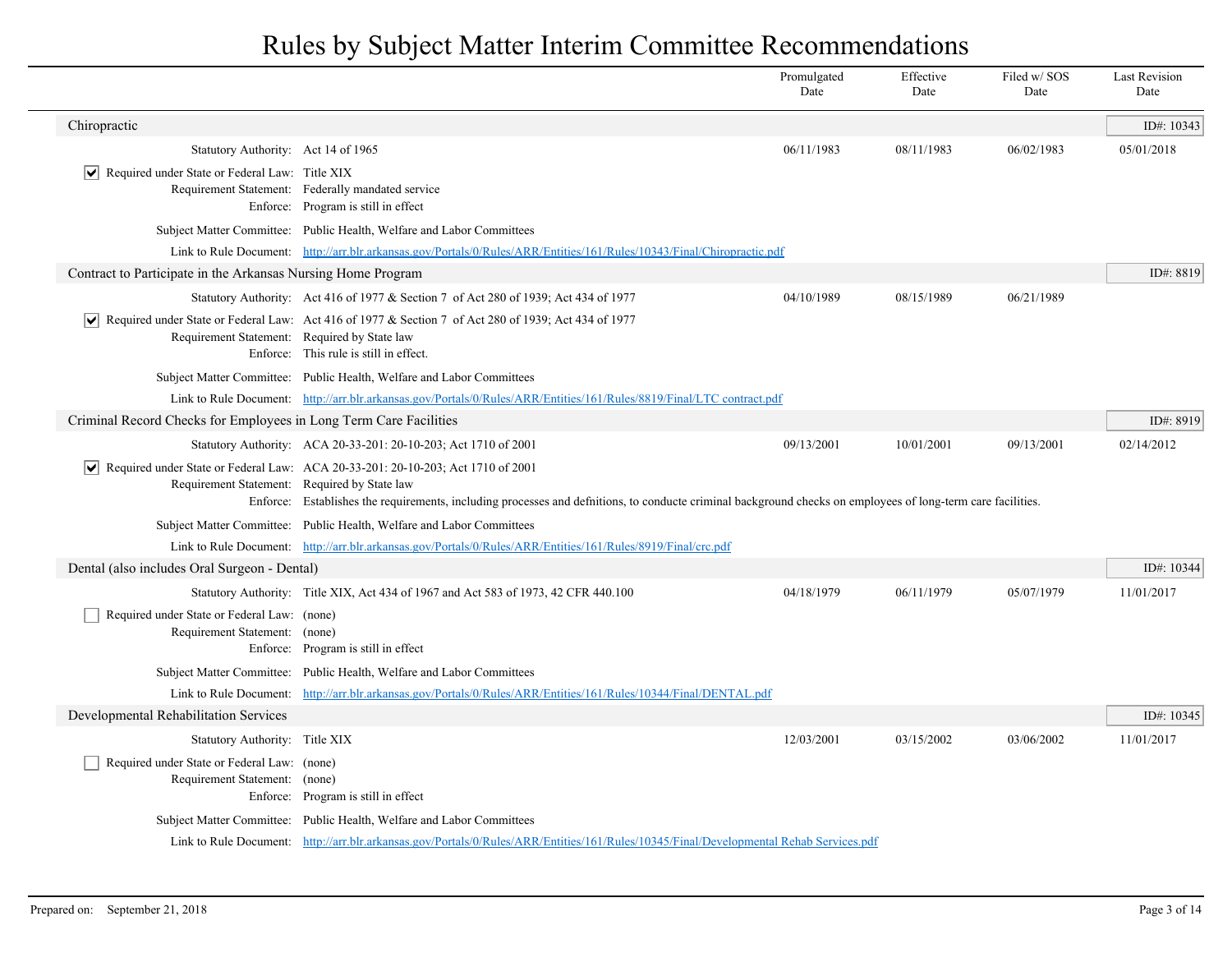|                                                                              |                                                                                                                                                               | Promulgated<br>Date | Effective<br>Date | Filed w/ SOS<br>Date | <b>Last Revision</b><br>Date |
|------------------------------------------------------------------------------|---------------------------------------------------------------------------------------------------------------------------------------------------------------|---------------------|-------------------|----------------------|------------------------------|
| DHS Behavioral Health Provider Certification Manuals and Forms               |                                                                                                                                                               |                     |                   |                      | ID#: 8642                    |
|                                                                              | Statutory Authority: AR Code 20-76-201, AR Code 20-10-211(a), 20-10-203(b), 20-76-433, 25-10-129,<br>Title 20 Chapter 77                                      | 04/13/2017          | 07/01/2017        | 04/13/2017           |                              |
| Required under State or Federal Law: (none)<br>Requirement Statement: (none) | Enforce: This rule is still in effect.                                                                                                                        |                     |                   |                      |                              |
|                                                                              | Subject Matter Committee: Public Health, Welfare and Labor Committees                                                                                         |                     |                   |                      |                              |
|                                                                              | Link to Rule Document: http://arr.blr.arkansas.gov/Portals/0/Rules/ARR/Entities/161/Rules/8642/Final/DHS Behavioral Health Provider Certification Manuals.pdf |                     |                   |                      |                              |
|                                                                              | Division of Youth Services (DYS) and Division of Children and Family Services (DCFS) Targeted Case Management                                                 |                     |                   |                      | ID#: 10346                   |
| Statutory Authority: Title XIX                                               |                                                                                                                                                               | 02/21/2005          | 06/03/2005        | 04/13/2005           | 11/01/2017                   |
| Required under State or Federal Law: (none)<br>Requirement Statement: (none) | Enforce: Program is still in effect                                                                                                                           |                     |                   |                      |                              |
|                                                                              | Subject Matter Committee: Public Health, Welfare and Labor Committees                                                                                         |                     |                   |                      |                              |
|                                                                              | Link to Rule Document: http://arr.blr.arkansas.gov/Portals/0/Rules/ARR/Entities/161/Rules/10346/Final/DYS & DCFS TCM.pdf                                      |                     |                   |                      |                              |
| Domiciliary Care                                                             |                                                                                                                                                               |                     |                   |                      | ID#: 10348                   |
|                                                                              | Statutory Authority: 42 CFR 440.120 (a)                                                                                                                       | 03/26/1989          | 06/06/1989        | 03/06/1989           | 11/01/2017                   |
| Required under State or Federal Law: (none)<br>Requirement Statement: (none) | Enforce: Program is still in effect                                                                                                                           |                     |                   |                      |                              |
|                                                                              | Subject Matter Committee: Public Health, Welfare and Labor Committees                                                                                         |                     |                   |                      |                              |
|                                                                              | Link to Rule Document: http://arr.blr.arkansas.gov/Portals/0/Rules/ARR/Entities/161/Rules/10348/Final/Domiciliary Care.pdf                                    |                     |                   |                      |                              |
|                                                                              | Early Intervention Day Treatment (EIDT) (formerly Child Health Management Services (CHMS))                                                                    |                     |                   |                      | ID#: 10341                   |
|                                                                              | Statutory Authority: 42 CFR 440.40 and 42 CFR 440.90                                                                                                          | 03/14/1994          | 05/01/1994        | 03/28/1994           | 07/01/2018                   |
| Required under State or Federal Law: (none)<br>Requirement Statement: (none) | Enforce: Program is still in effect                                                                                                                           |                     |                   |                      |                              |
|                                                                              | Subject Matter Committee: Public Health, Welfare and Labor Committees                                                                                         |                     |                   |                      |                              |
|                                                                              | Link to Rule Document: http://arr.blr.arkansas.gov/Portals/0/Rules/ARR/Entities/161/Rules/10341/Final/EIDT-New-18prom (5-24).pdf                              |                     |                   |                      |                              |
| Episodes of Care                                                             |                                                                                                                                                               |                     |                   |                      | ID#: 10349                   |
| Statutory Authority: ACA 25-15-204                                           |                                                                                                                                                               | 06/11/2012          | 10/01/2012        | 09/12/2012           | 01/01/2018                   |
| Required under State or Federal Law: (none)<br>Requirement Statement: (none) | Enforce: Program is still in effect                                                                                                                           |                     |                   |                      |                              |
|                                                                              | Subject Matter Committee: Public Health, Welfare and Labor Committees                                                                                         |                     |                   |                      |                              |
|                                                                              | Link to Rule Document: http://arr.blr.arkansas.gov/Portals/0/Rules/ARR/Entities/161/Rules/10349/Final/Episodes of Care.pdf                                    |                     |                   |                      |                              |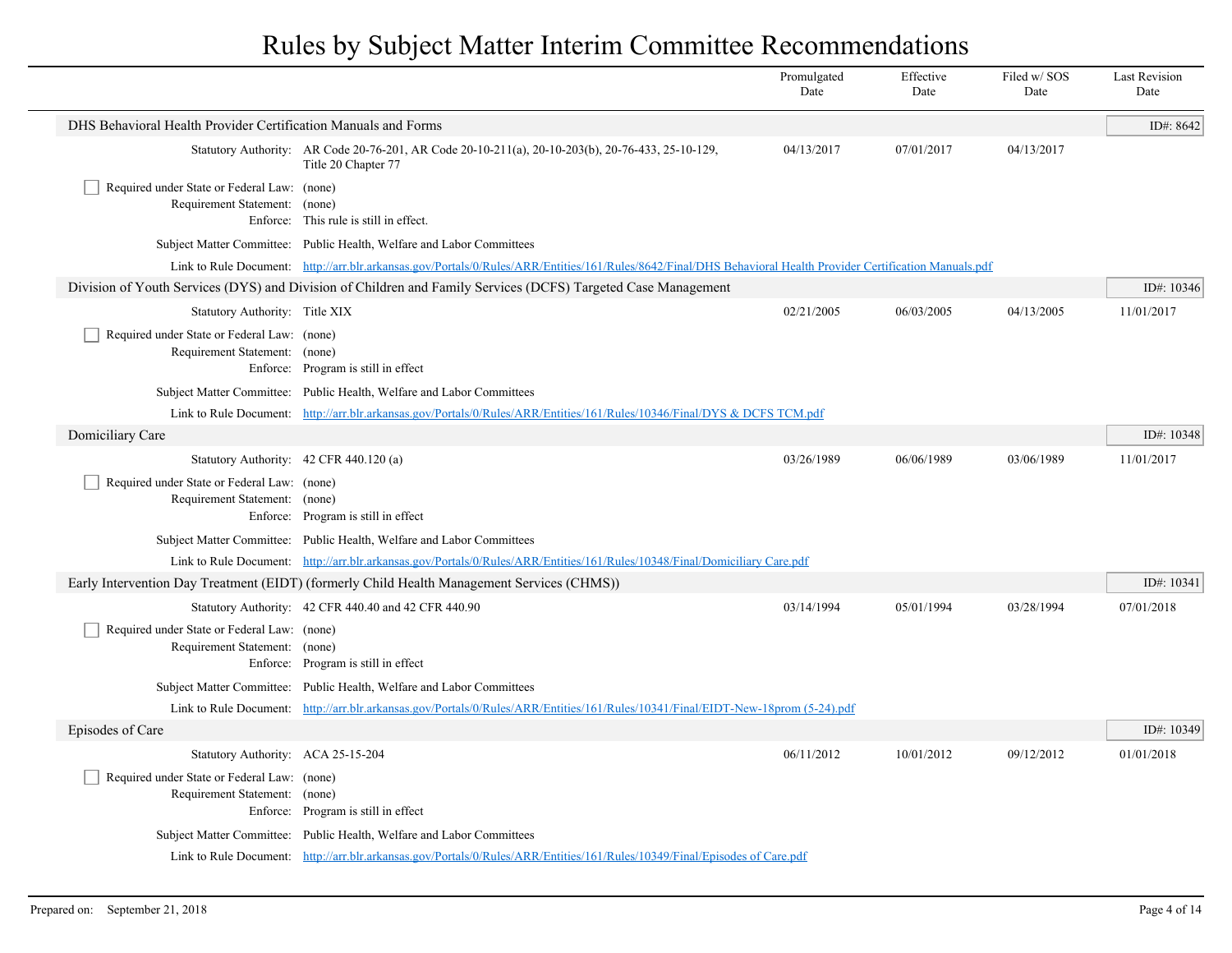|                                                                              |                                                                                                                                                                                        | Promulgated<br>Date | Effective<br>Date | Filed w/SOS<br>Date | <b>Last Revision</b><br>Date |
|------------------------------------------------------------------------------|----------------------------------------------------------------------------------------------------------------------------------------------------------------------------------------|---------------------|-------------------|---------------------|------------------------------|
| Federally Qualified Health Center (FQHC)                                     |                                                                                                                                                                                        |                     |                   |                     | ID#: $10351$                 |
|                                                                              | Statutory Authority: Omnibus Budget Reconciliation, Act of 1989 (OBRA '89)                                                                                                             | 11/09/1990          | 12/17/1990        | 11/27/1990          | 11/01/2017                   |
|                                                                              | Required under State or Federal Law: Omnibus Budget Reconciliation, Act of 1989 (OBRA '89)<br>Requirement Statement: Federally mandated service<br>Enforce: Program is still in effect |                     |                   |                     |                              |
|                                                                              | Subject Matter Committee: Public Health, Welfare and Labor Committees                                                                                                                  |                     |                   |                     |                              |
|                                                                              | Link to Rule Document: http://arr.blr.arkansas.gov/Portals/0/Rules/ARR/Entities/161/Rules/10351/Final/Federally Qualified Health Center - FQHC.pdf                                     |                     |                   |                     |                              |
| Health Insurance Premium Payment (HIPP)                                      |                                                                                                                                                                                        |                     |                   |                     | ID#: 8525                    |
| Statutory Authority: ACA 25-15-204                                           |                                                                                                                                                                                        | 06/01/2012          | 10/01/2012        | 08/22/2012          |                              |
| Required under State or Federal Law: (none)<br>Requirement Statement: (none) | Enforce: This rule is still in effect.                                                                                                                                                 |                     |                   |                     |                              |
|                                                                              | Subject Matter Committee: Public Health, Welfare and Labor Committees                                                                                                                  |                     |                   |                     |                              |
|                                                                              | Link to Rule Document: http://arr.blr.arkansas.gov/Portals/0/Rules/ARR/Entities/161/Rules/8525/Final/HIPP.pdf                                                                          |                     |                   |                     |                              |
| <b>Hearing Services</b>                                                      |                                                                                                                                                                                        |                     |                   |                     | ID#: 10352                   |
|                                                                              | Statutory Authority: ACA 25-25-204 Title 20 Chapter 77                                                                                                                                 | 01/10/1986          | 04/01/1986        | 03/15/1986          | 11/01/2017                   |
| Required under State or Federal Law: (none)<br>Requirement Statement: (none) | Enforce: Program is still in effect                                                                                                                                                    |                     |                   |                     |                              |
|                                                                              | Subject Matter Committee: Public Health, Welfare and Labor Committees                                                                                                                  |                     |                   |                     |                              |
|                                                                              | Link to Rule Document: http://arr.blr.arkansas.gov/Portals/0/Rules/ARR/Entities/161/Rules/10352/Final/HEARING II.pdf                                                                   |                     |                   |                     |                              |
| Home Health                                                                  |                                                                                                                                                                                        |                     |                   |                     | ID#: 10665                   |
| Statutory Authority: Act 14 of 1965                                          |                                                                                                                                                                                        | 12/30/1983          | 03/18/1984        | 12/22/1983          | 01/01/2018                   |
| Required under State or Federal Law: Title XIX<br>$ \bm{\mathsf{v}} $        | Requirement Statement: Federally mandated service<br>Enforce: Program is still in effect                                                                                               |                     |                   |                     |                              |
|                                                                              | Subject Matter Committee: Public Health, Welfare and Labor Committees                                                                                                                  |                     |                   |                     |                              |
|                                                                              | Link to Rule Document: http://arr.blr.arkansas.gov/Portals/0/Rules/ARR/Entities/161/Rules/10665/Final/Home Health.pdf                                                                  |                     |                   |                     |                              |
| Hospice                                                                      |                                                                                                                                                                                        |                     |                   |                     | ID#: 10353                   |
| Statutory Authority: Title XIX                                               |                                                                                                                                                                                        | 02/10/1992          | 03/17/1992        | 02/26/1992          | 04/11/2018                   |
| Required under State or Federal Law: (none)<br>Requirement Statement: (none) | Enforce: Program is still in effect                                                                                                                                                    |                     |                   |                     |                              |
|                                                                              | Subject Matter Committee: Public Health, Welfare and Labor Committees                                                                                                                  |                     |                   |                     |                              |
|                                                                              | Link to Rule Document: http://arr.blr.arkansas.gov/Portals/0/Rules/ARR/Entities/161/Rules/10353/Final/Hospice.pdf                                                                      |                     |                   |                     |                              |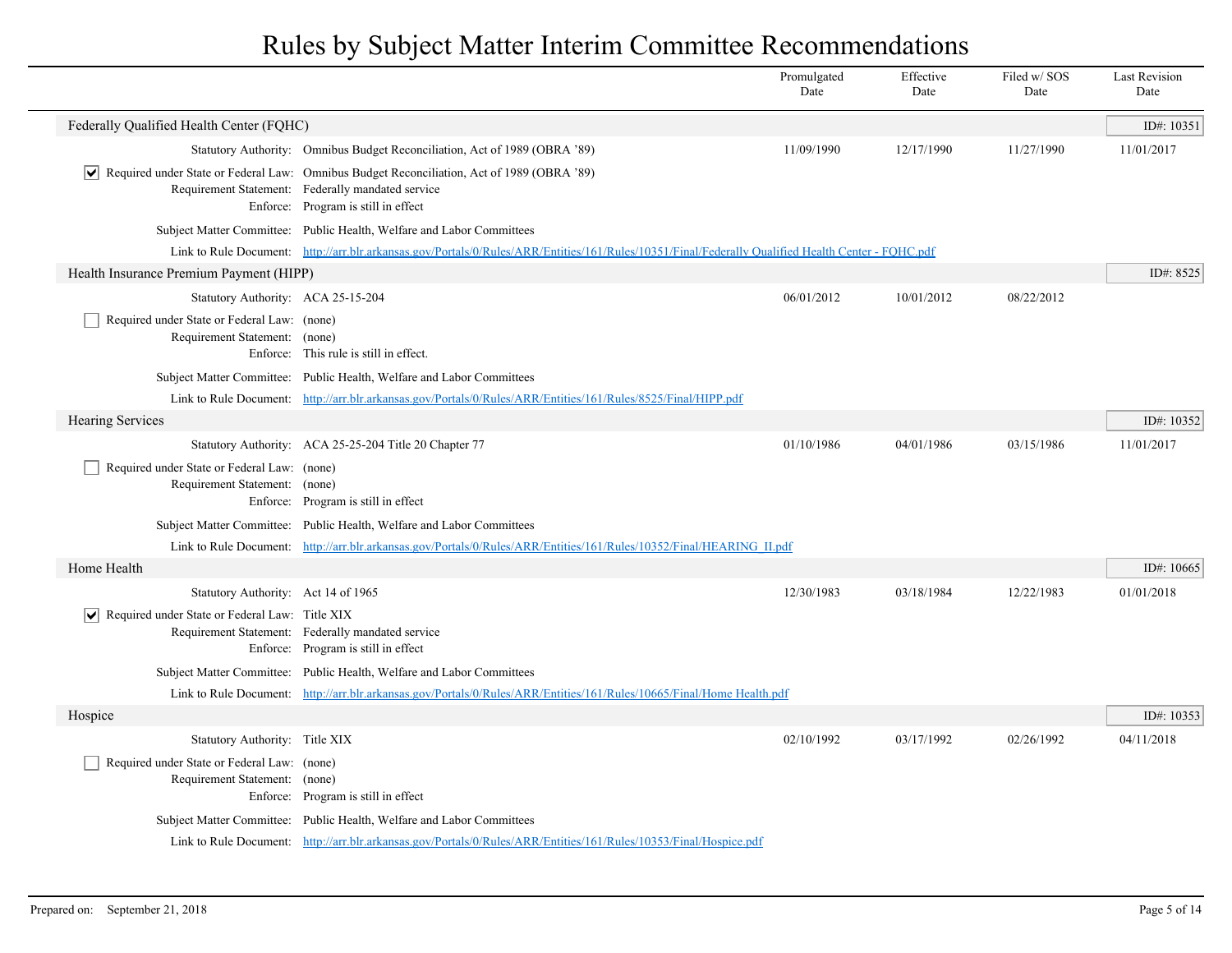|                                                                              |                                                                                                                                        | Promulgated<br>Date | Effective<br>Date | Filed w/SOS<br>Date | <b>Last Revision</b><br>Date |
|------------------------------------------------------------------------------|----------------------------------------------------------------------------------------------------------------------------------------|---------------------|-------------------|---------------------|------------------------------|
| Hospital/Critical Access Hospital (CAH)/End Stage Renal Disease (ESRD)       |                                                                                                                                        |                     |                   |                     | ID#: 10354                   |
|                                                                              | Statutory Authority: Act 13 of 1965, Act 434 of 1979 and Act 583 of 1973                                                               | 12/18/1979          | 04/16/1980        | 12/18/1979          | 11/01/2017                   |
| $ \mathbf{v} $ Required under State or Federal Law: Title XIX                | Requirement Statement: Federally mandated service<br>Enforce: Program is still in effect                                               |                     |                   |                     |                              |
|                                                                              | Subject Matter Committee: Public Health, Welfare and Labor Committees                                                                  |                     |                   |                     |                              |
|                                                                              | Link to Rule Document: http://arr.blr.arkansas.gov/Portals/0/Rules/ARR/Entities/161/Rules/10354/Final/Hospital.pdf                     |                     |                   |                     |                              |
| Hyperalimentation                                                            |                                                                                                                                        |                     |                   |                     | ID#: 7624                    |
|                                                                              | Statutory Authority: Act 434 of 1979 and Act 583 of 1973, 45 CFR 440.120                                                               | 09/19/1984          | 02/03/1985        | 09/19/1984          | 11/01/2017                   |
| Required under State or Federal Law: (none)<br>Requirement Statement: (none) | Enforce: Program is still in effect                                                                                                    |                     |                   |                     |                              |
|                                                                              | Subject Matter Committee: Public Health, Welfare and Labor Committees                                                                  |                     |                   |                     |                              |
|                                                                              | Link to Rule Document: http://arr.blr.arkansas.gov/Portals/0/Rules/ARR/Entities/161/Rules/7624/Final/Hyperalimentation.pdf             |                     |                   |                     |                              |
| <b>Independent Assessment Manual</b>                                         |                                                                                                                                        |                     |                   |                     | ID#: 8650                    |
|                                                                              | Statutory Authority: AR Code 20-10-211(a), 20-10-203(b), 20-76-433, 25-10-129, Title 20 Chapter 77                                     | 07/13/2017          | 10/01/2017        | 07/13/2017          |                              |
| Required under State or Federal Law: (none)<br>Requirement Statement: (none) | Enforce: This rule is still in effect                                                                                                  |                     |                   |                     |                              |
|                                                                              | Subject Matter Committee: Public Health, Welfare and Labor Committees                                                                  |                     |                   |                     |                              |
|                                                                              | Link to Rule Document: http://arr.blr.arkansas.gov/Portals/0/Rules/ARR/Entities/161/Rules/8650/Final/Independent Assessment Manual.pdf |                     |                   |                     |                              |
| IndependentChoices                                                           |                                                                                                                                        |                     |                   |                     | ID#: 10356                   |
|                                                                              | Statutory Authority: 1915(j) (c) Title XIX                                                                                             | 05/13/2008          | 03/01/2008        | 05/13/2008          | 01/01/2018                   |
| Required under State or Federal Law: (none)<br>Requirement Statement: (none) | Enforce: Program is still in effect                                                                                                    |                     |                   |                     |                              |
|                                                                              | Subject Matter Committee: Public Health, Welfare and Labor Committees                                                                  |                     |                   |                     |                              |
|                                                                              | Link to Rule Document: http://arr.blr.arkansas.gov/Portals/0/Rules/ARR/Entities/161/Rules/10356/Final/IndependentChoices.pdf           |                     |                   |                     |                              |
| Inpatient Psychiatric                                                        |                                                                                                                                        |                     |                   |                     | ID#: 10357                   |
| Statutory Authority: 42 CFR 440.160                                          |                                                                                                                                        | 11/07/1987          | 04/20/1988        | 01/14/1988          | 11/01/2017                   |
| Required under State or Federal Law: (none)<br>Requirement Statement: (none) | Enforce: Program is still in effect                                                                                                    |                     |                   |                     |                              |
|                                                                              | Subject Matter Committee: Public Health, Welfare and Labor Committees                                                                  |                     |                   |                     |                              |
|                                                                              | Link to Rule Document: http://arr.blr.arkansas.gov/Portals/0/Rules/ARR/Entities/161/Rules/10357/Final/Inpatient Psychiatric.pdf        |                     |                   |                     |                              |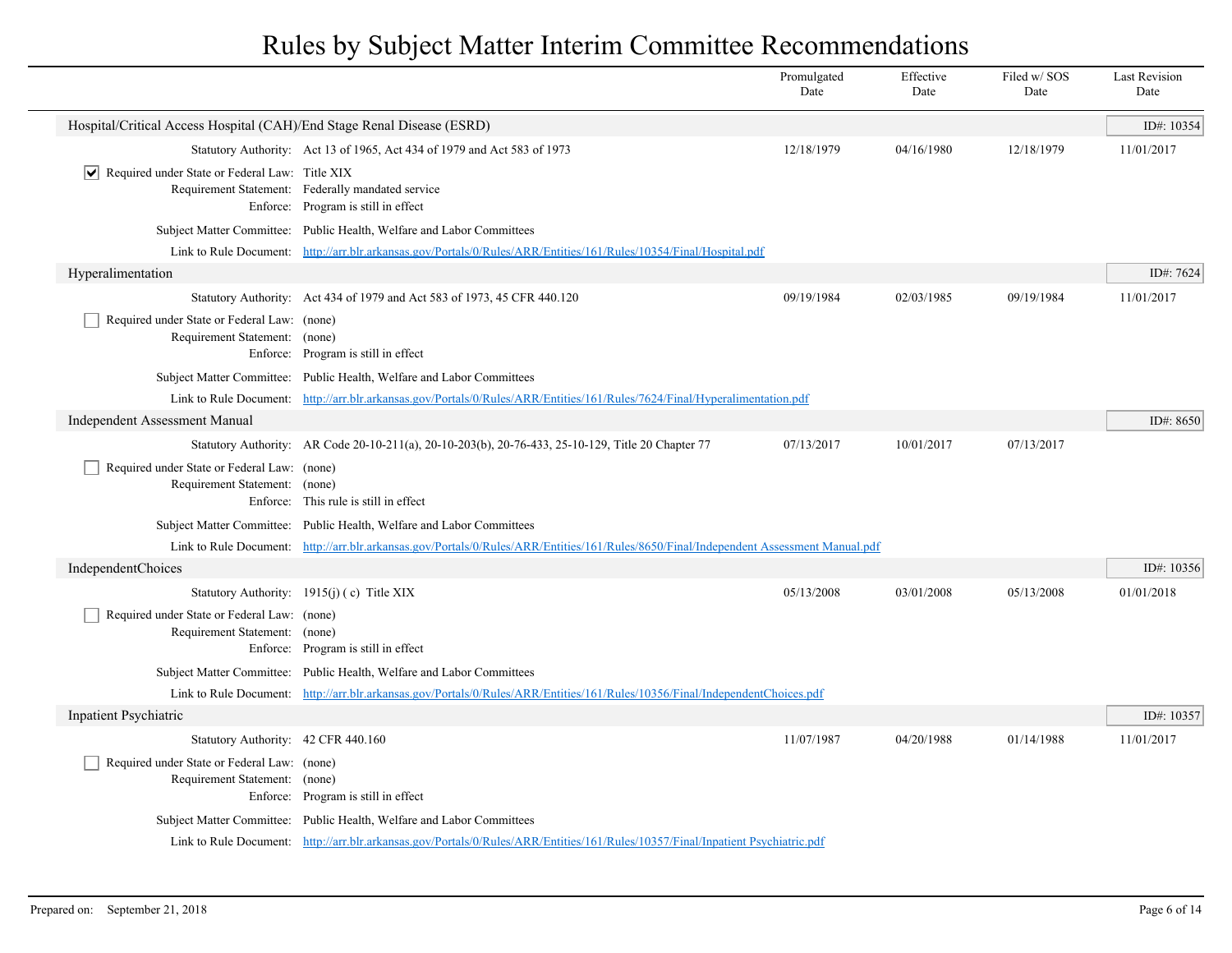|                                                                                                                     |                                                                                                                                                                                                                | Promulgated<br>Date | Effective<br>Date | Filed w/ SOS<br>Date | <b>Last Revision</b><br>Date |
|---------------------------------------------------------------------------------------------------------------------|----------------------------------------------------------------------------------------------------------------------------------------------------------------------------------------------------------------|---------------------|-------------------|----------------------|------------------------------|
|                                                                                                                     | Licensure and Regulation of Post-Acute Head Injury Retraining and Residential Care Adult Day Care Facilities                                                                                                   |                     |                   |                      | ID#: 8838                    |
| Statutory Authority: Act 602 of 1987                                                                                |                                                                                                                                                                                                                | 10/24/1990          | 11/23/1990        | 10/24/1990           |                              |
| $ \mathbf{v} $ Required under State or Federal Law: Act 602 of 1987<br>Requirement Statement: Required by State law | Enforce: Establishes minimum requirements for operating a post-acute head injury facility.                                                                                                                     |                     |                   |                      |                              |
|                                                                                                                     | Subject Matter Committee: Public Health, Welfare and Labor Committees                                                                                                                                          |                     |                   |                      |                              |
|                                                                                                                     | Link to Rule Document: http://arr.blr.arkansas.gov/Portals/0/Rules/ARR/Entities/161/Rules/8838/Final/PAHI.pdf                                                                                                  |                     |                   |                      |                              |
|                                                                                                                     | Licensure Regulations for Residential Care Facilities for the Elderly and disabled                                                                                                                             |                     |                   |                      | ID#: 8863                    |
|                                                                                                                     | Statutory Authority: AR Code 25-15-201 et. Seq $& 20-76-201$ et seq                                                                                                                                            | 11/27/1985          | 12/17/1985        | 11/27/1985           | 08/01/2007                   |
| Requirement Statement: Required by State law                                                                        | $\blacktriangleright$ Required under State or Federal Law: AR Code 25-15-201 et. Seq & 20-76-201 et seq<br>Enforce: Establishes the minimum requirements to construct and operate a Residential Care Facility. |                     |                   |                      |                              |
|                                                                                                                     | Subject Matter Committee: Public Health, Welfare and Labor Committees                                                                                                                                          |                     |                   |                      |                              |
|                                                                                                                     | Link to Rule Document: http://arr.blr.arkansas.gov/Portals/0/Rules/ARR/Entities/161/Rules/8863/Final/RCF.pdf                                                                                                   |                     |                   |                      |                              |
| Living Choices Assisted Living Provider Manual                                                                      |                                                                                                                                                                                                                |                     |                   |                      | ID#: 10359                   |
| Statutory Authority: ACA 25-15-204                                                                                  |                                                                                                                                                                                                                | 10/03/2002          | 10/13/2003        | 12/23/2002           | 11/01/2017                   |
| Required under State or Federal Law: (none)<br>Requirement Statement: (none)                                        | Enforce: Program is still in effect                                                                                                                                                                            |                     |                   |                      |                              |
|                                                                                                                     | Subject Matter Committee: Public Health, Welfare and Labor Committees                                                                                                                                          |                     |                   |                      |                              |
|                                                                                                                     | Link to Rule Document: http://arr.blr.arkansas.gov/Portals/0/Rules/ARR/Entities/161/Rules/10359/Final/Living Choices Assisted Living.pdf                                                                       |                     |                   |                      |                              |
| Living Choices Assisted Living Waiver                                                                               |                                                                                                                                                                                                                |                     |                   |                      | ID#: 10333                   |
| Statutory Authority: ACA 25-15-204                                                                                  |                                                                                                                                                                                                                | 06/01/2012          | 10/15/2012        | 08/22/2012           | 02/01/2016                   |
| Requirement Statement: Required by State law                                                                        | $\blacktriangleright$ Required under State or Federal Law: AR Code 20-10-211(a), 20-10-203(b), 20-76-433, 25-10-129; Title 20 Chapter 77<br>Enforce: Currently in effect                                       |                     |                   |                      |                              |
|                                                                                                                     | Subject Matter Committee: Public Health, Welfare and Labor Committees                                                                                                                                          |                     |                   |                      |                              |
|                                                                                                                     | Link to Rule Document: http://arr.blr.arkansas.gov/Portals/0/Rules/ARR/Entities/161/Rules/10333/Final/Living Choices Waiver.pdf                                                                                |                     |                   |                      |                              |
| Long Term Adult Day Care Program                                                                                    |                                                                                                                                                                                                                |                     |                   |                      | ID#: 8802                    |
|                                                                                                                     | Statutory Authority: Act 58 of 69; AR Statute 82-2208; Act 28; Act 968 of 1985; AR Statute 6-610                                                                                                               | 01/20/1987          | 01/01/1987        | 01/20/1987           | 10/24/1990                   |
| Requirement Statement: Required by State law                                                                        | Required under State or Federal Law: Act 58 of 69; AR Statute 82-2208; Act 28; Act 968 of 1985; AR Statute 6-610<br>Enforce: Establishes standards for operating an Adult Day Care Program                     |                     |                   |                      |                              |
|                                                                                                                     | Subject Matter Committee: Public Health, Welfare and Labor Committees                                                                                                                                          |                     |                   |                      |                              |
|                                                                                                                     | Link to Rule Document: http://arr.blr.arkansas.gov/Portals/0/Rules/ARR/Entities/161/Rules/8802/Final/ADC.pdf                                                                                                   |                     |                   |                      |                              |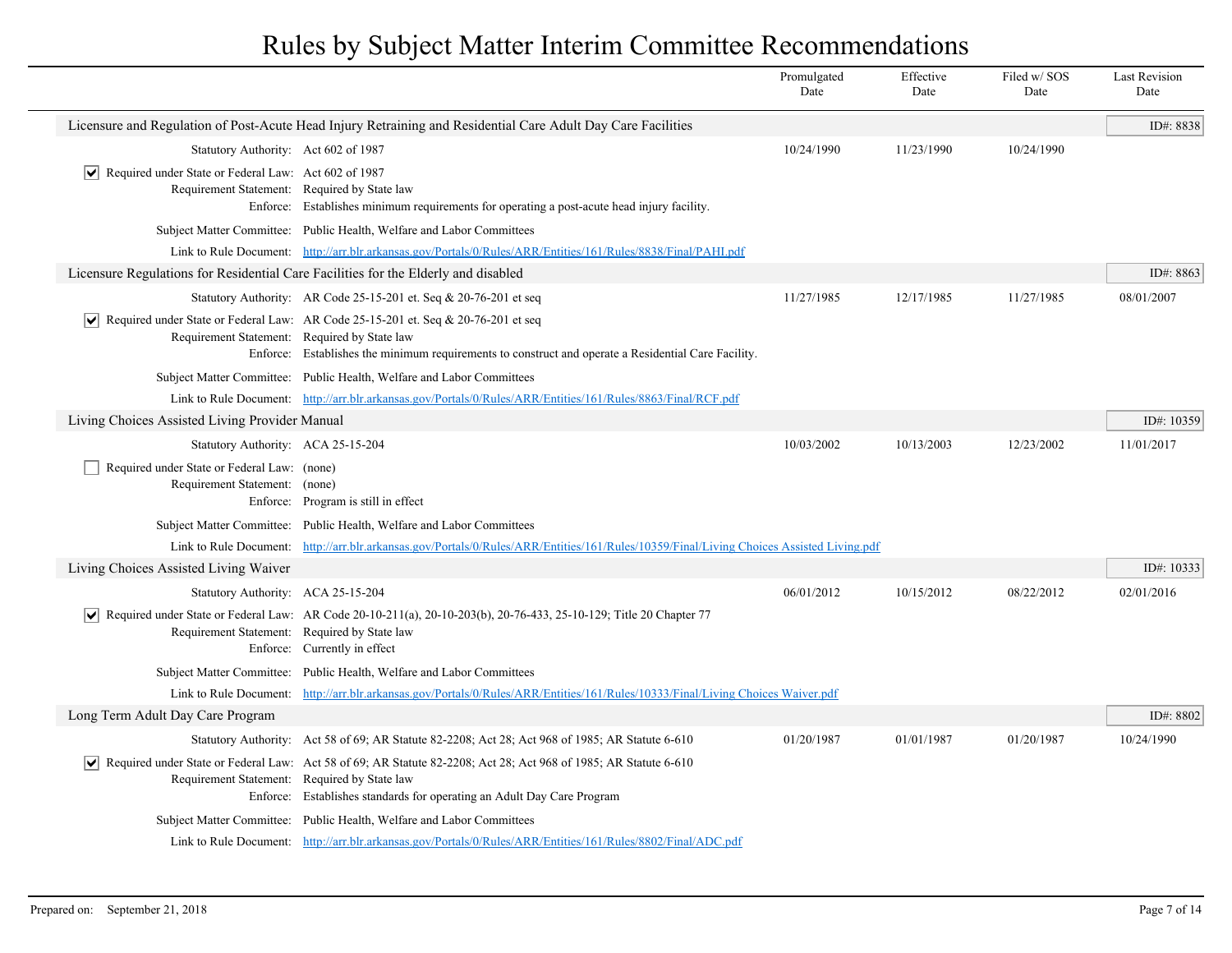|                                                                                       |                                                                                                                                                                                                                                                                                                                                               | Promulgated<br>Date | Effective<br>Date | Filed w/ SOS<br>Date | <b>Last Revision</b><br>Date |
|---------------------------------------------------------------------------------------|-----------------------------------------------------------------------------------------------------------------------------------------------------------------------------------------------------------------------------------------------------------------------------------------------------------------------------------------------|---------------------|-------------------|----------------------|------------------------------|
| Long Term Care Facility Nursing Assistant Training Program                            |                                                                                                                                                                                                                                                                                                                                               |                     |                   |                      | ID#: 8850                    |
|                                                                                       | Statutory Authority: Act 689 of 1987 pursuant to AR Code 10-10-704; Federal OBRA Standards '87, '89,<br>$90^{\circ}$                                                                                                                                                                                                                          | 08/28/1991          | 09/20/1991        | 08/28/1991           | 04/01/2016                   |
| $ \bm{\mathsf{v}} $                                                                   | Required under State or Federal Law: Act 689 of 1987 pursuant to AR Code 10-10-704; Federal OBRA Standards '87, '89, '90<br>Requirement Statement: Required by State & Federal law<br>Enforce: Establishes the program requirements to meet federal requirements for training nurse aides for nursing facilities.                             |                     |                   |                      |                              |
|                                                                                       | Subject Matter Committee: Public Health, Welfare and Labor Committees                                                                                                                                                                                                                                                                         |                     |                   |                      |                              |
|                                                                                       | Link to Rule Document: http://arr.blr.arkansas.gov/Portals/0/Rules/ARR/Entities/161/Rules/8850/Final/natp.pdf                                                                                                                                                                                                                                 |                     |                   |                      |                              |
| Medicaid State Plan                                                                   |                                                                                                                                                                                                                                                                                                                                               |                     |                   |                      | ID#: 10304                   |
| Statutory Authority: ACA 25-15-204                                                    |                                                                                                                                                                                                                                                                                                                                               | 04/01/1979          | 07/01/1979        | 06/05/1979           | 01/01/2018                   |
| $ \mathbf{v} $ Required under State or Federal Law: Title XIX and multiple state laws | Requirement Statement: There are many state laws that require specific programs and sections contained in the Medicaid State Plan.<br>Enforce: The Medicaid State Plan is a "contract" between the Arkansas DHS and the Centers for Medicaid and Medicare Services (CMS), and serves as the legal basis for the Arkansas<br>Medicaid program. |                     |                   |                      |                              |
|                                                                                       | Subject Matter Committee: Public Health, Welfare and Labor Committees                                                                                                                                                                                                                                                                         |                     |                   |                      |                              |
|                                                                                       | Link to Rule Document: http://arr.blr.arkansas.gov/Portals/0/Rules/ARR/Entities/161/Rules/10304/Final/AR Medicaid State Plan 4-26-18.pdf                                                                                                                                                                                                      |                     |                   |                      |                              |
| Medicare/Medicaid Crossover Only                                                      |                                                                                                                                                                                                                                                                                                                                               |                     |                   |                      | ID#: 10360                   |
|                                                                                       | Statutory Authority: 42 CFR 447.15 Medicaid Title XIX Medicare Title XVIII                                                                                                                                                                                                                                                                    | 12/12/1987          | 04/20/1988        | 12/14/1988           | 07/15/2012                   |
| Required under State or Federal Law: (none)<br>Requirement Statement: (none)          | Enforce: Program is still in effect                                                                                                                                                                                                                                                                                                           |                     |                   |                      |                              |
|                                                                                       | Subject Matter Committee: Public Health, Welfare and Labor Committees                                                                                                                                                                                                                                                                         |                     |                   |                      |                              |
| Link to Rule Document:                                                                | http://arr.blr.arkansas.gov/Portals/0/Rules/ARR/Entities/161/Rules/10360/Final/Medicare Medicaid Crossover.pdf                                                                                                                                                                                                                                |                     |                   |                      |                              |
| <b>Nurse Practitioner</b>                                                             |                                                                                                                                                                                                                                                                                                                                               |                     |                   |                      | ID#: 10361                   |
| Statutory Authority: ACA 25-15-204                                                    |                                                                                                                                                                                                                                                                                                                                               | 02/01/1991          | 03/08/1991        | 02/15/1991           | 11/01/2017                   |
| $ \mathbf{v} $ Required under State or Federal Law: Title XIX                         | Requirement Statement: Federally mandated service<br>Enforce: Program is still in effect                                                                                                                                                                                                                                                      |                     |                   |                      |                              |
|                                                                                       | Subject Matter Committee: Public Health, Welfare and Labor Committees                                                                                                                                                                                                                                                                         |                     |                   |                      |                              |
|                                                                                       | Link to Rule Document: http://arr.blr.arkansas.gov/Portals/0/Rules/ARR/Entities/161/Rules/10361/Final/Nurse Practitioner.pdf                                                                                                                                                                                                                  |                     |                   |                      |                              |
| Occupational, Physical, and Speech Therapy Services                                   |                                                                                                                                                                                                                                                                                                                                               |                     |                   |                      | ID#: $10362$                 |
|                                                                                       | Statutory Authority: Act 416 of 1977 & Act 280 of 1939 Ark Code Ann 25-15-201                                                                                                                                                                                                                                                                 | 06/15/1989          | 08/01/1989        | 07/19/1989           | 11/01/2017                   |
| Required under State or Federal Law: (none)<br>Requirement Statement:                 | (none)<br>Enforce: Program is still in effect                                                                                                                                                                                                                                                                                                 |                     |                   |                      |                              |
|                                                                                       | Subject Matter Committee: Public Health, Welfare and Labor Committees                                                                                                                                                                                                                                                                         |                     |                   |                      |                              |
|                                                                                       | Link to Rule Document: http://arr.blr.arkansas.gov/Portals/0/Rules/ARR/Entities/161/Rules/10362/Final/Occupational, Physical, and Speech Therapy Services.pdf                                                                                                                                                                                 |                     |                   |                      |                              |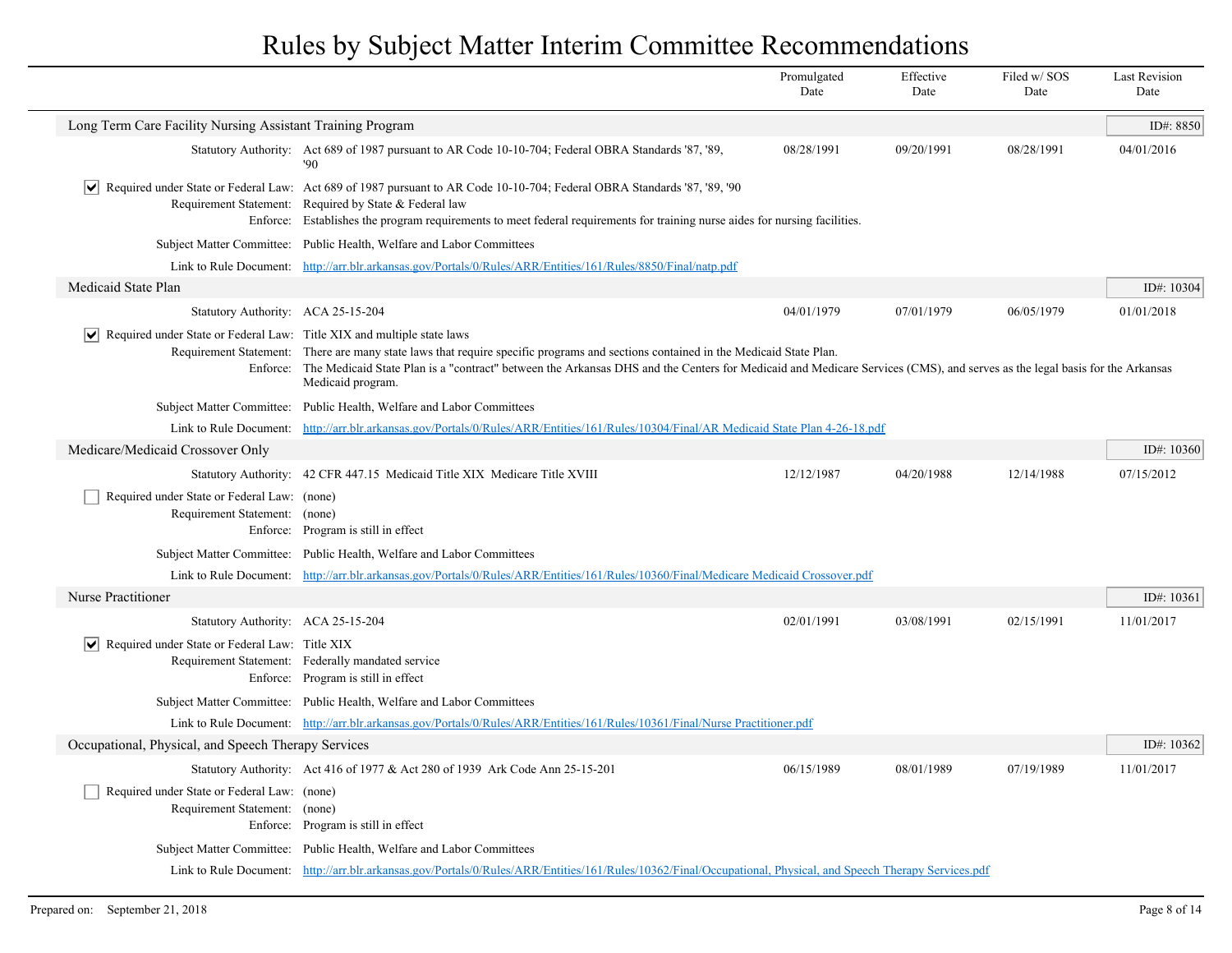|                                                                              |                                                                                                                                                        | Promulgated<br>Date | Effective<br>Date | Filed w/SOS<br>Date | <b>Last Revision</b><br>Date |
|------------------------------------------------------------------------------|--------------------------------------------------------------------------------------------------------------------------------------------------------|---------------------|-------------------|---------------------|------------------------------|
| Outpatient Behavioral Health Services (OBHS)                                 |                                                                                                                                                        |                     |                   |                     | ID#: 10364                   |
|                                                                              | Statutory Authority: AR Statute 20-76-201                                                                                                              | 09/15/2016          | 07/01/2017        | 12/27/2016          | 02/01/2018                   |
| Required under State or Federal Law: (none)<br>Requirement Statement: (none) |                                                                                                                                                        |                     |                   |                     |                              |
|                                                                              | Enforce: Program is still in effect                                                                                                                    |                     |                   |                     |                              |
|                                                                              | Subject Matter Committee: Public Health, Welfare and Labor Committees                                                                                  |                     |                   |                     |                              |
|                                                                              | Link to Rule Document: http://arr.blr.arkansas.gov/Portals/0/Rules/ARR/Entities/161/Rules/10364/Final/Outpatient Behavioral Health Services (OBHS).pdf |                     |                   |                     |                              |
| Patient-Centered Medical Home (PCMH)                                         |                                                                                                                                                        |                     |                   |                     | ID#: 8568                    |
|                                                                              | Statutory Authority: AR Code 20-76-201                                                                                                                 | 11/06/2013          | 01/01/2014        | 12/16/2013          | 01/01/2018                   |
| Required under State or Federal Law: (none)<br>Requirement Statement: (none) | Enforce: Program is still in effect                                                                                                                    |                     |                   |                     |                              |
|                                                                              | Subject Matter Committee: Public Health, Welfare and Labor Committees                                                                                  |                     |                   |                     |                              |
|                                                                              | Link to Rule Document: http://arr.blr.arkansas.gov/Portals/0/Rules/ARR/Entities/161/Rules/8568/Final/Patient Centered Medical Home (PCMH).pdf          |                     |                   |                     |                              |
| Personal Care                                                                |                                                                                                                                                        |                     |                   |                     | ID#: 10365                   |
|                                                                              | Statutory Authority: AR Statutes Ann. 6-610, 42 CFR 440.170                                                                                            | 06/14/1986          | 01/18/1987        | 06/16/1986          | 01/01/2018                   |
| Required under State or Federal Law: (none)<br>Requirement Statement: (none) | Enforce: Program is still in effect                                                                                                                    |                     |                   |                     |                              |
|                                                                              | Subject Matter Committee: Public Health, Welfare and Labor Committees                                                                                  |                     |                   |                     |                              |
|                                                                              | Link to Rule Document: http://arr.blr.arkansas.gov/Portals/0/Rules/ARR/Entities/161/Rules/10365/Final/Personal Care.pdf                                |                     |                   |                     |                              |
| Pharmacy                                                                     |                                                                                                                                                        |                     |                   |                     | ID#: $10366$                 |
|                                                                              | Statutory Authority: 42 CFR 447.332 (c) (3) AR 83-162                                                                                                  | 09/24/1979          | 11/13/1979        | 09/19/1979          | 11/01/2017                   |
| Required under State or Federal Law: (none)<br>Requirement Statement: (none) | Enforce: Program is still in effect                                                                                                                    |                     |                   |                     |                              |
|                                                                              | Subject Matter Committee: Public Health, Welfare and Labor Committees                                                                                  |                     |                   |                     |                              |
|                                                                              | Link to Rule Document: http://arr.blr.arkansas.gov/Portals/0/Rules/ARR/Entities/161/Rules/10366/Final/Pharmacy.pdf                                     |                     |                   |                     |                              |
|                                                                              | Physician/Independent Lab/CRNA/Radiation Therapy Center (also includes Family Planning Clinic, Oral Surgeon-Physician, and Primary Care Physician)     |                     |                   |                     | ID#: 10367                   |
|                                                                              | Statutory Authority: Act 301 of 1977, AR Stat 83-1203                                                                                                  | 05/02/1979          | 08/06/1979        | 05/08/1979          | 01/01/2018                   |
| $ \mathbf{v} $ Required under State or Federal Law: Title XIX                |                                                                                                                                                        |                     |                   |                     |                              |
|                                                                              | Requirement Statement: Federally mandated service<br>Enforce: Program is still in effect                                                               |                     |                   |                     |                              |
|                                                                              | Subject Matter Committee: Public Health, Welfare and Labor Committees                                                                                  |                     |                   |                     |                              |
|                                                                              | Link to Rule Document: http://arr.blr.arkansas.gov/Portals/0/Rules/ARR/Entities/161/Rules/10367/Final/Physician.pdf                                    |                     |                   |                     |                              |
|                                                                              |                                                                                                                                                        |                     |                   |                     |                              |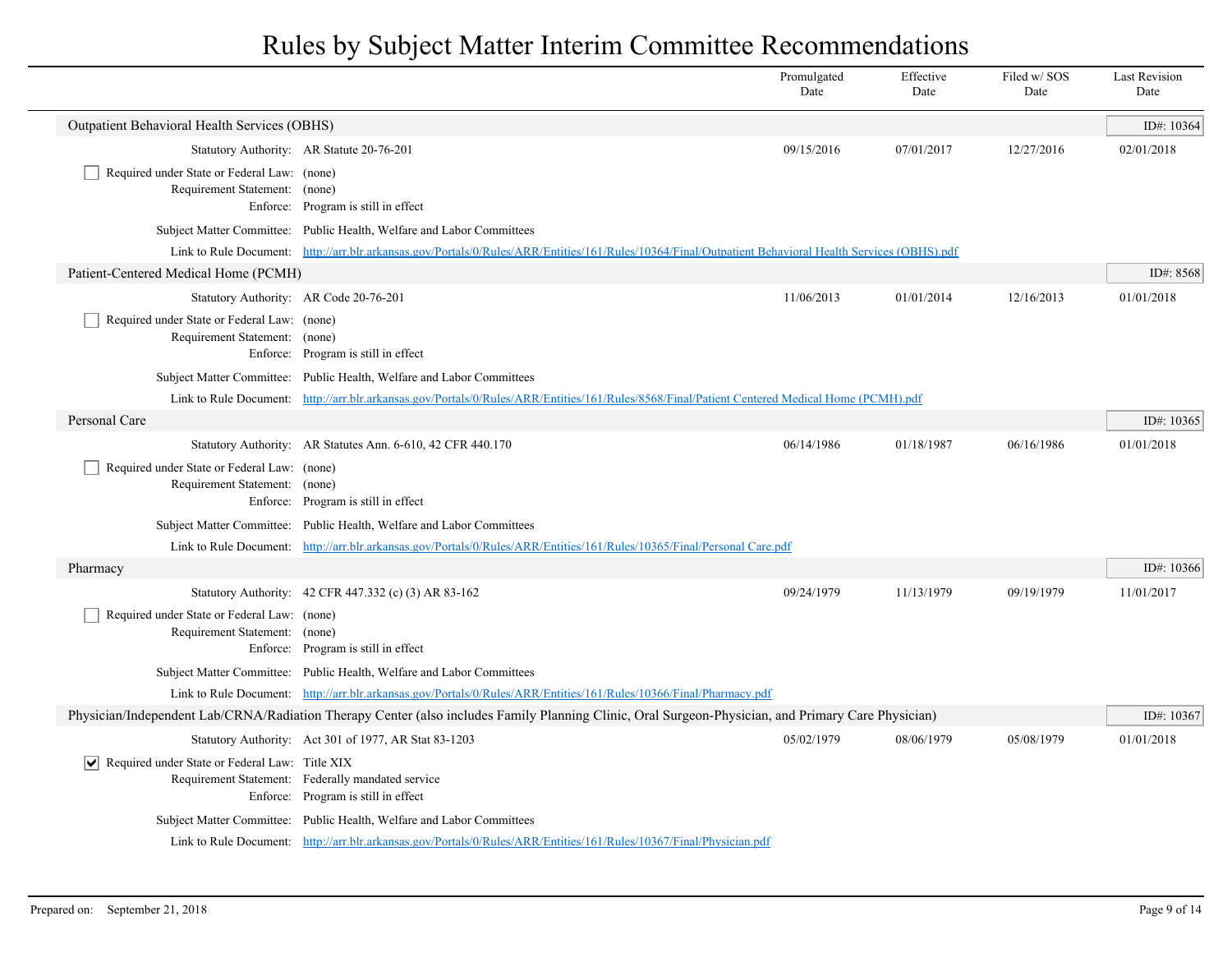|                                                                              |                                                                                                                                                                                                            | Promulgated<br>Date | Effective<br>Date | Filed w/SOS<br>Date | <b>Last Revision</b><br>Date |
|------------------------------------------------------------------------------|------------------------------------------------------------------------------------------------------------------------------------------------------------------------------------------------------------|---------------------|-------------------|---------------------|------------------------------|
| Podiatrist                                                                   |                                                                                                                                                                                                            |                     |                   |                     | ID#: 10368                   |
| Statutory Authority: 42 CFR 440.60                                           |                                                                                                                                                                                                            | 11/05/1990          | 12/16/1990        | 11/21/1990          | 11/01/2017                   |
| Required under State or Federal Law: (none)<br>Requirement Statement: (none) | Enforce: Program is still in effect                                                                                                                                                                        |                     |                   |                     |                              |
|                                                                              | Subject Matter Committee: Public Health, Welfare and Labor Committees                                                                                                                                      |                     |                   |                     |                              |
|                                                                              | Link to Rule Document: http://arr.blr.arkansas.gov/Portals/0/Rules/ARR/Entities/161/Rules/10368/Final/Podiatrist.pdf                                                                                       |                     |                   |                     |                              |
| Portable X-Ray Services                                                      |                                                                                                                                                                                                            |                     |                   |                     | ID#: 10369                   |
| Statutory Authority: 42 CFR 440.30                                           |                                                                                                                                                                                                            | 12/06/1988          | 02/20/1989        | 12/07/1988          | 11/01/2017                   |
| Required under State or Federal Law: (none)<br>Requirement Statement: (none) | Enforce: Program is still in effect                                                                                                                                                                        |                     |                   |                     |                              |
|                                                                              | Subject Matter Committee: Public Health, Welfare and Labor Committees                                                                                                                                      |                     |                   |                     |                              |
|                                                                              | Link to Rule Document: http://arr.blr.arkansas.gov/Portals/0/Rules/ARR/Entities/161/Rules/10369/Final/Portable X-Ray Services.pdf                                                                          |                     |                   |                     |                              |
| Private Duty Nursing Services                                                |                                                                                                                                                                                                            |                     |                   |                     | ID#: $10371$                 |
| Statutory Authority: 42 CFR 440.80                                           |                                                                                                                                                                                                            | 06/24/1997          | 10/01/1997        | 06/24/1997          | 01/01/2018                   |
| Required under State or Federal Law: (none)<br>Requirement Statement: (none) | Enforce: Program is still in effect                                                                                                                                                                        |                     |                   |                     |                              |
|                                                                              | Subject Matter Committee: Public Health, Welfare and Labor Committees                                                                                                                                      |                     |                   |                     |                              |
|                                                                              | Link to Rule Document: http://arr.blr.arkansas.gov/Portals/0/Rules/ARR/Entities/161/Rules/10371/Final/Private Duty Nursing.pdf                                                                             |                     |                   |                     |                              |
| Procedures for Determination of Medical Necessity for Nursing Home Care      |                                                                                                                                                                                                            |                     |                   |                     | ID#: 8840                    |
|                                                                              | Statutory Authority: Chapter 42 CFR 440.40; 440.150; 440.170; AR Code 5-703                                                                                                                                | 01/07/1991          | 01/07/1991        | 01/07/1991          | 08/01/2007                   |
| $ \mathbf{v} $ Required under State or Federal Law: AR Code 5-703            | Requirement Statement: Required by State & Federal law<br>Enforce: Establishes process for determining whether an individual meets mininum medical requirments for qualifying for long-term care Medicaid. |                     |                   |                     |                              |
|                                                                              | Subject Matter Committee: Public Health, Welfare and Labor Committees                                                                                                                                      |                     |                   |                     |                              |
|                                                                              | Link to Rule Document: http://arr.blr.arkansas.gov/Portals/0/Rules/ARR/Entities/161/Rules/8840/Final/medneed.pdf                                                                                           |                     |                   |                     |                              |
| Program of All-Inclusive Care for the Elderly (PACE)                         |                                                                                                                                                                                                            |                     |                   |                     | ID#: 10372                   |
|                                                                              | Statutory Authority: Title XIX, 1905(a)(26) and 1934, 42 CFR 435.726                                                                                                                                       | 03/03/2006          | 04/01/2006        | 03/03/2006          | 01/01/2016                   |
| Required under State or Federal Law: (none)<br>Requirement Statement: (none) | Enforce: Program is still in effect                                                                                                                                                                        |                     |                   |                     |                              |
|                                                                              | Subject Matter Committee: Public Health, Welfare and Labor Committees                                                                                                                                      |                     |                   |                     |                              |
|                                                                              | Link to Rule Document: http://arr.blr.arkansas.gov/Portals/0/Rules/ARR/Entities/161/Rules/10372/Final/Program of All-Inclusive Care for the Elderly (PACE).pdf                                             |                     |                   |                     |                              |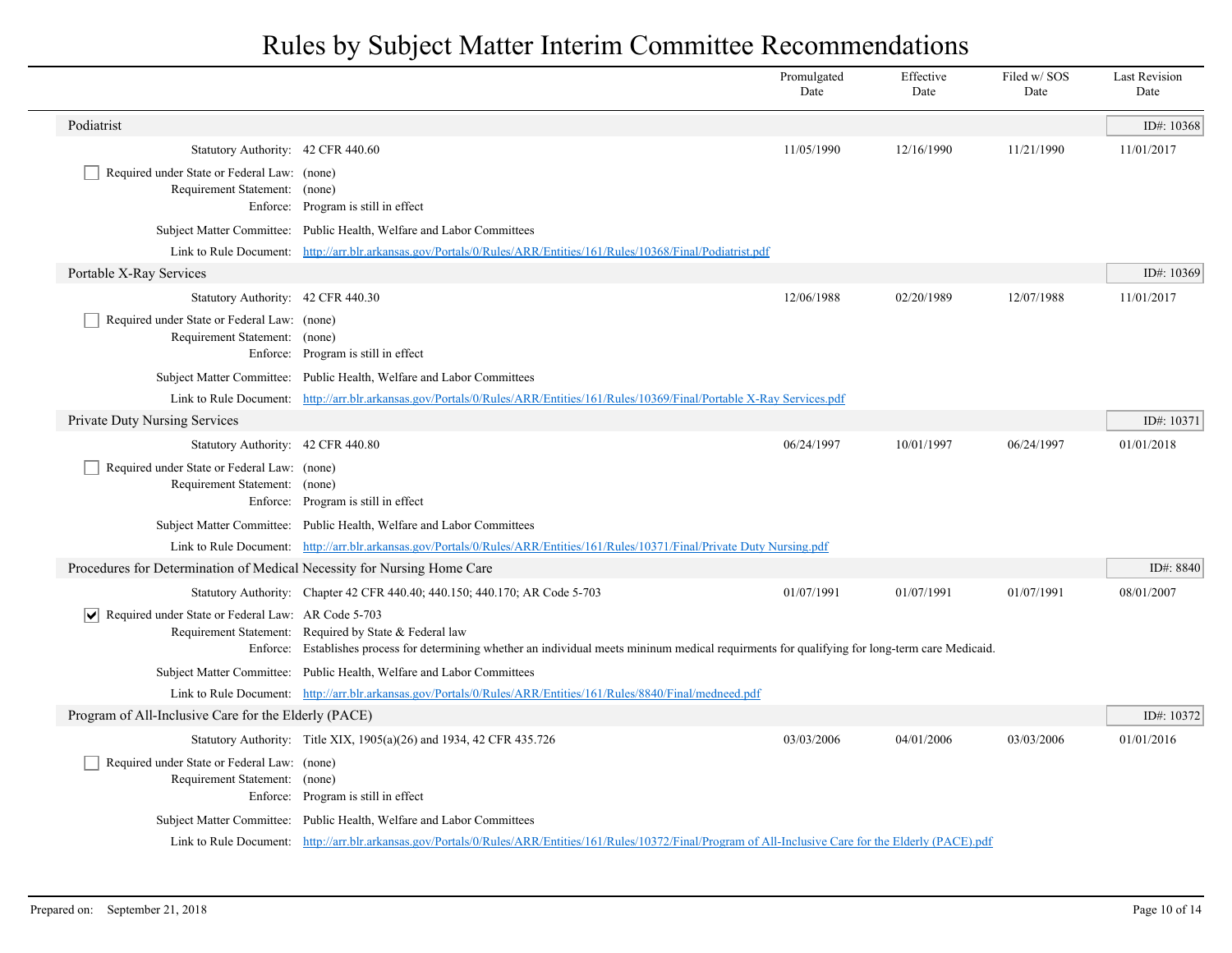|                                                                                                                                        |                                                                                                                                                                                 | Promulgated<br>Date | Effective<br>Date | Filed w/SOS<br>Date | <b>Last Revision</b><br>Date |
|----------------------------------------------------------------------------------------------------------------------------------------|---------------------------------------------------------------------------------------------------------------------------------------------------------------------------------|---------------------|-------------------|---------------------|------------------------------|
| Prosthetics (includes DME and Orthotics)                                                                                               |                                                                                                                                                                                 |                     |                   |                     | ID#: 10373                   |
|                                                                                                                                        | Statutory Authority: Act 416 of 1977, Section 7 of Act 280 of 1939, OBRA of 1989                                                                                                | 10/29/1990          | 12/03/1990        | 11/09/1990          | 11/01/2017                   |
| Required under State or Federal Law: (none)<br>Requirement Statement: (none)                                                           | Enforce: Program is still in effect                                                                                                                                             |                     |                   |                     |                              |
|                                                                                                                                        | Subject Matter Committee: Public Health, Welfare and Labor Committees                                                                                                           |                     |                   |                     |                              |
|                                                                                                                                        | Link to Rule Document: http://arr.blr.arkansas.gov/Portals/0/Rules/ARR/Entities/161/Rules/10373/Final/Prosthetics.pdf                                                           |                     |                   |                     |                              |
| Provider-Led Arkansas Shared Savings Entity (PASSE) Program                                                                            |                                                                                                                                                                                 |                     |                   |                     | ID#: 10374                   |
|                                                                                                                                        | Statutory Authority: AR Code 20-10-211(a), 20-10-203(b), 20-76-433, 25-10-129, Title 20 Chapter 77, Act<br>775 of the 91st AR Gen Assmbly                                       | 07/13/2017          | 10/01/2017        | 09/20/2017          | 10/01/2017                   |
| $ \mathbf{v} $ Required under State or Federal Law: Act 775 of the 91st AR Gen Assmbly<br>Requirement Statement: Required by State law | Enforce: Program is still in effect                                                                                                                                             |                     |                   |                     |                              |
|                                                                                                                                        | Subject Matter Committee: Public Health, Welfare and Labor Committees                                                                                                           |                     |                   |                     |                              |
|                                                                                                                                        | Link to Rule Document: http://arr.blr.arkansas.gov/Portals/0/Rules/ARR/Entities/161/Rules/10374/Final/Provider-Led Arkansas Shared Savings Entity (PASSE) Program.pdf           |                     |                   |                     |                              |
| Regulations for provider payment of the Nursing Facility Quality Assurance Fee                                                         |                                                                                                                                                                                 |                     |                   |                     | ID#: $8916$                  |
|                                                                                                                                        | Statutory Authority: 442 CFR 447.252; 20-10-203(b)                                                                                                                              | 04/02/2001          | 07/01/2001        | 06/07/2001          | 07/01/2002                   |
| Required under State or Federal Law: $20-10-203(b)$<br>Requirement Statement: Required by State law                                    | Enforce: Current Regulation                                                                                                                                                     |                     |                   |                     |                              |
|                                                                                                                                        | Subject Matter Committee: Public Health, Welfare and Labor Committees                                                                                                           |                     |                   |                     |                              |
|                                                                                                                                        | Link to Rule Document: http://arr.blr.arkansas.gov/Portals/0/Rules/ARR/Entities/161/Rules/8916/Final/Quality Assurance Fees Procedures revised 080102.pdf                       |                     |                   |                     |                              |
| Rehabilitative Hospital                                                                                                                |                                                                                                                                                                                 |                     |                   |                     | ID#: 10375                   |
| Statutory Authority: 42 CFR 440.130                                                                                                    |                                                                                                                                                                                 | 08/26/1988          | 12/22/1988        | 08/29/1988          | 11/01/2017                   |
| Required under State or Federal Law: (none)<br>Requirement Statement: (none)                                                           | Enforce: Program is still in effect                                                                                                                                             |                     |                   |                     |                              |
|                                                                                                                                        | Subject Matter Committee: Public Health, Welfare and Labor Committees                                                                                                           |                     |                   |                     |                              |
|                                                                                                                                        | Link to Rule Document: http://arr.blr.arkansas.gov/Portals/0/Rules/ARR/Entities/161/Rules/10375/Final/Rehabilitative Hospital.pdf                                               |                     |                   |                     |                              |
| Rehabilitative Services for Persons with Physical Disabilities (RSPD)                                                                  |                                                                                                                                                                                 |                     |                   |                     | ID#: 10377                   |
|                                                                                                                                        | Statutory Authority: 42 CFR 440.130 (d), Title XIX                                                                                                                              | 01/09/1995          | 02/15/1995        | 01/25/1995          | 11/01/2017                   |
| Required under State or Federal Law: (none)<br>Requirement Statement: (none)                                                           | Enforce: Program is still in effect                                                                                                                                             |                     |                   |                     |                              |
|                                                                                                                                        | Subject Matter Committee: Public Health, Welfare and Labor Committees                                                                                                           |                     |                   |                     |                              |
|                                                                                                                                        | Link to Rule Document: http://arr.blr.arkansas.gov/Portals/0/Rules/ARR/Entities/161/Rules/10377/Final/Rehabilitative Services for Persons with Physical Disabilities (RSPD).pdf |                     |                   |                     |                              |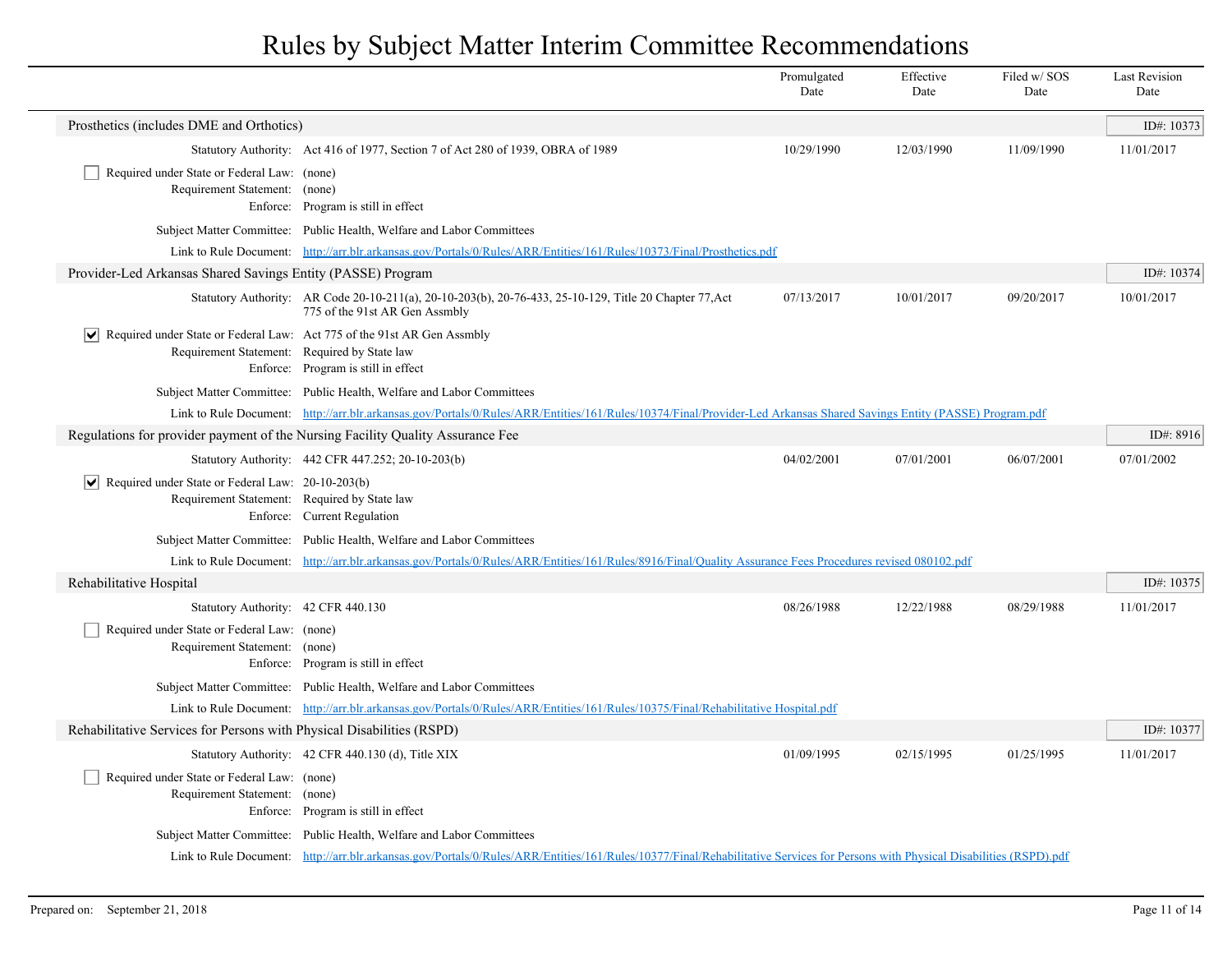|                                                                                         |                                                                                                                                                                 | Promulgated<br>Date | Effective<br>Date | Filed w/SOS<br>Date | <b>Last Revision</b><br>Date |
|-----------------------------------------------------------------------------------------|-----------------------------------------------------------------------------------------------------------------------------------------------------------------|---------------------|-------------------|---------------------|------------------------------|
| Rehabilitative Services for Youth and Children (RSYC)                                   |                                                                                                                                                                 |                     |                   |                     | ID#: 10378                   |
|                                                                                         | Statutory Authority: Section 7 of Act 280 of 1939, P.L. 272 Section 9508                                                                                        | 12/07/2001          | 01/01/2002        | 12/07/2001          | 11/01/2017                   |
| Required under State or Federal Law: (none)<br>Requirement Statement: (none)            | Enforce: Program is still in effect                                                                                                                             |                     |                   |                     |                              |
|                                                                                         | Subject Matter Committee: Public Health, Welfare and Labor Committees                                                                                           |                     |                   |                     |                              |
|                                                                                         | Link to Rule Document: http://arr.blr.arkansas.gov/Portals/0/Rules/ARR/Entities/161/Rules/10378/Final/Rehabilitative Services for Youth and Children (RSYC).pdf |                     |                   |                     |                              |
|                                                                                         | Revised Rules and Regulations for Licensure of Nursing Home Administrators in Arkansas                                                                          |                     |                   |                     | ID#: 8887                    |
|                                                                                         | Statutory Authority: AR Code 20-10-203(b); Title 42 CFR 483.75(d)(2)                                                                                            | 01/20/1998          | 01/01/1998        | 01/20/1998          | 04/01/2016                   |
| $ \mathbf{v} $ Required under State or Federal Law: AR Code 20-10-203(b)                | Requirement Statement: Required by State law<br>Enforce: Required to ensure that nursing home administrators comply with national licensrure standards.         |                     |                   |                     |                              |
|                                                                                         | Subject Matter Committee: Public Health, Welfare and Labor Committees                                                                                           |                     |                   |                     |                              |
|                                                                                         | Link to Rule Document: http://arr.blr.arkansas.gov/Portals/0/Rules/ARR/Entities/161/Rules/8887/Final/nhadmin.pdf                                                |                     |                   |                     |                              |
| Rules for Adult Day Health Care (ADHC) Providers in Arkansas - OLTC                     |                                                                                                                                                                 |                     |                   |                     | ID#: 8298                    |
|                                                                                         | Statutory Authority: AR Code 20-10-203(b)                                                                                                                       | 10/06/2006          | 11/01/2006        | 10/06/2006          |                              |
| Required under State or Federal Law: AR Code 20-10-203(b)                               | Requirement Statement: Required by state law<br>Enforce: Establishes minimum criteria for operating Adult Day Care facilities to provide respite care.          |                     |                   |                     |                              |
|                                                                                         | Subject Matter Committee: Public Health, Welfare and Labor Committees                                                                                           |                     |                   |                     |                              |
| Link to Rule Document:                                                                  | http://arr.blr.arkansas.gov/Portals/0/Rules/ARR/Entities/161/Rules/8298/Final/ADHC.pdf                                                                          |                     |                   |                     |                              |
| Rules for Assisted Living Facilities II                                                 |                                                                                                                                                                 |                     |                   |                     | ID#: 8975                    |
|                                                                                         | Statutory Authority: Arkansas Code §20-10-1704(b),                                                                                                              | 11/19/2009          | 12/01/2009        | 11/19/2009          |                              |
| $\sqrt{\phantom{a}}$ Required under State or Federal Law: Arkansas Code §20-10-1704(b), | Requirement Statement: Required by State law<br>Enforce: Necessary for the construction and operation of Assisted Living facilities.                            |                     |                   |                     |                              |
|                                                                                         | Subject Matter Committee: Public Health, Welfare and Labor Committees                                                                                           |                     |                   |                     |                              |
|                                                                                         | Link to Rule Document: http://arr.blr.arkansas.gov/Portals/0/Rules/ARR/Entities/161/Rules/8975/Final/alfii.pdf                                                  |                     |                   |                     |                              |
| Rules for Nursing Homes - Office of Long Term Care                                      |                                                                                                                                                                 |                     |                   |                     | ID#: 8940                    |
| Statutory Authority: 20-10-203(b)                                                       |                                                                                                                                                                 | 03/01/1984          | 03/21/1984        | 03/01/1984          | 03/01/2006                   |
| $ \mathbf{v} $ Required under State or Federal Law: 20-10-203(b)                        | Requirement Statement: Required by State law<br>Enforce: Required to be able to regulate client care in nursing facilities                                      |                     |                   |                     |                              |
|                                                                                         | Subject Matter Committee: Public Health, Welfare and Labor Committees                                                                                           |                     |                   |                     |                              |
|                                                                                         | Link to Rule Document: http://arr.blr.arkansas.gov/Portals/0/Rules/ARR/Entities/161/Rules/8940/Final/nfregs.pdf                                                 |                     |                   |                     |                              |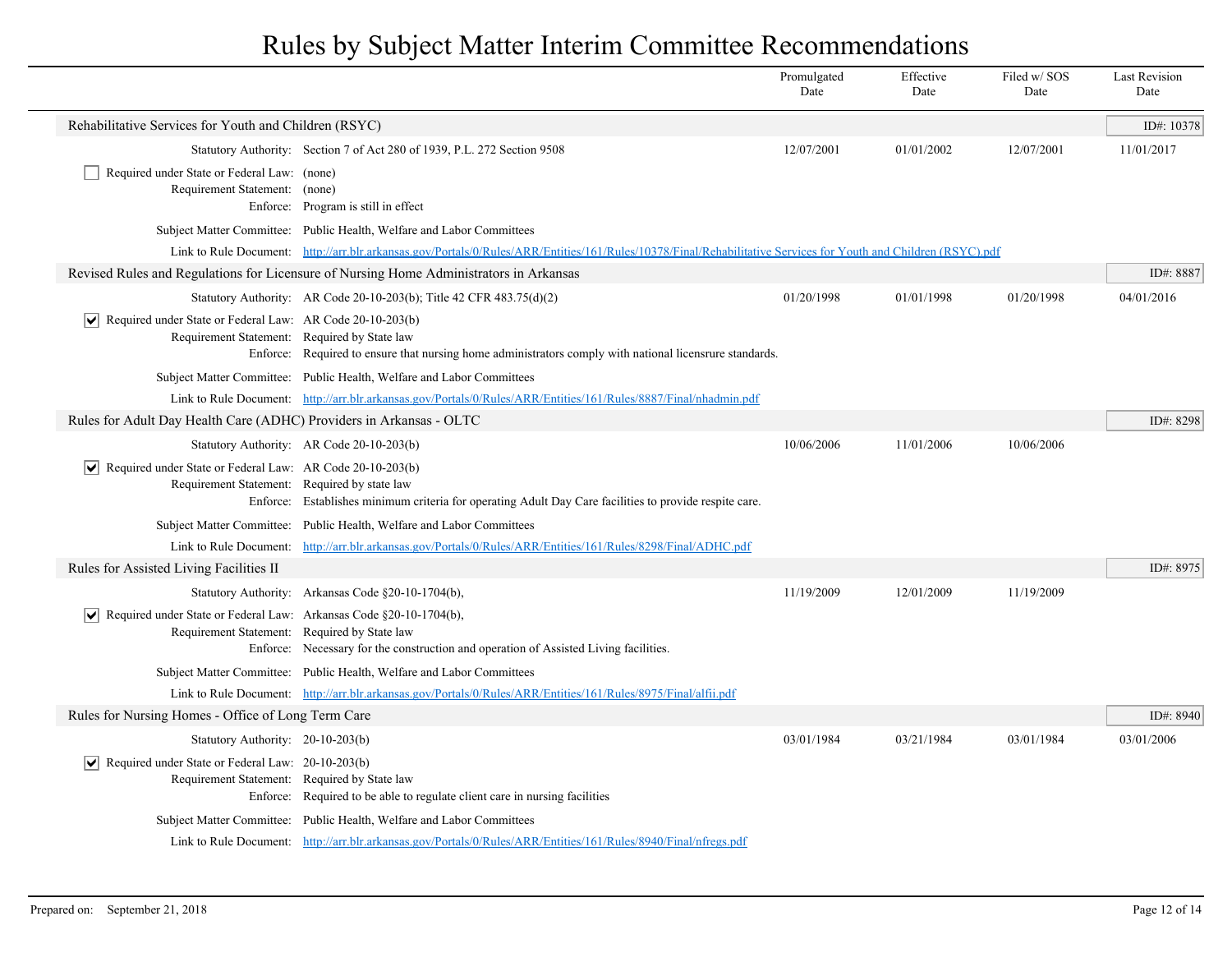|                                                                              |                                                                                                                                                              | Promulgated<br>Date | Effective<br>Date | Filed w/SOS<br>Date | <b>Last Revision</b><br>Date |  |  |
|------------------------------------------------------------------------------|--------------------------------------------------------------------------------------------------------------------------------------------------------------|---------------------|-------------------|---------------------|------------------------------|--|--|
| Rural Health Clinic (RHC)                                                    |                                                                                                                                                              |                     |                   |                     | ID#: 10639                   |  |  |
|                                                                              | Statutory Authority: 42 CFR. Section 412.92                                                                                                                  | 08/02/1989          | 09/01/1989        | 08/03/1989          | 01/01/2018                   |  |  |
| $ \mathbf{v} $ Required under State or Federal Law: Title XIX                | Requirement Statement: Federally mandated service<br>Enforce: Program is still in effect                                                                     |                     |                   |                     |                              |  |  |
|                                                                              | Subject Matter Committee: Public Health, Welfare and Labor Committees                                                                                        |                     |                   |                     |                              |  |  |
|                                                                              | Link to Rule Document: http://arr.blr.arkansas.gov/Portals/0/Rules/ARR/Entities/161/Rules/10639/Final/Rural Health Clinic (RHC).pdf                          |                     |                   |                     |                              |  |  |
| School-Based Mental Health Services                                          |                                                                                                                                                              |                     |                   |                     | ID#: $10640$                 |  |  |
|                                                                              | Statutory Authority: 42 CFR 440.130 (d)                                                                                                                      | 08/18/2000          | 05/01/2001        | 08/18/2000          | 04/01/2018                   |  |  |
| Required under State or Federal Law: (none)<br>Requirement Statement: (none) | Enforce: Program is still in effect                                                                                                                          |                     |                   |                     |                              |  |  |
|                                                                              | Subject Matter Committee: Public Health, Welfare and Labor Committees                                                                                        |                     |                   |                     |                              |  |  |
|                                                                              | Link to Rule Document: http://arr.blr.arkansas.gov/Portals/0/Rules/ARR/Entities/161/Rules/10640/Final/School-Based Mental Health Services.pdf                |                     |                   |                     |                              |  |  |
| Section I General Medicaid Policy - All Providers                            |                                                                                                                                                              |                     |                   |                     | ID#: 8070                    |  |  |
| Statutory Authority: ACA 25-15-205                                           |                                                                                                                                                              | 05/01/1995          | 08/01/1995        | 07/06/1995          | 05/01/2018                   |  |  |
| Required under State or Federal Law: (none)<br>Requirement Statement: (none) | Enforce: Rule is still in effect                                                                                                                             |                     |                   |                     |                              |  |  |
|                                                                              | Subject Matter Committee: Public Health, Welfare and Labor Committees                                                                                        |                     |                   |                     |                              |  |  |
|                                                                              | Link to Rule Document: http://arr.blr.arkansas.gov/Portals/0/Rules/ARR/Entities/161/Rules/8070/Final/Section I - General Medicaid Policy - All Providers.pdf |                     |                   |                     |                              |  |  |
| Section III Billing Information - All Providers                              |                                                                                                                                                              |                     |                   |                     | ID#: 8373                    |  |  |
| Statutory Authority: ACA 25-15-205                                           |                                                                                                                                                              | 07/10/2003          | 10/13/2003        | 09/20/2003          | 11/01/2017                   |  |  |
| Required under State or Federal Law: (none)<br>Requirement Statement: (none) | Enforce: Rule is still in effect                                                                                                                             |                     |                   |                     |                              |  |  |
|                                                                              | Subject Matter Committee: Public Health, Welfare and Labor Committees                                                                                        |                     |                   |                     |                              |  |  |
|                                                                              | Link to Rule Document: http://arr.blr.arkansas.gov/Portals/0/Rules/ARR/Entities/161/Rules/8373/Final/Section III - Billing Information - All Providers.pdf   |                     |                   |                     |                              |  |  |
| Section IV Glossary - All Providers                                          |                                                                                                                                                              |                     |                   |                     | ID#: 8277                    |  |  |
| Statutory Authority: ACA 25-15-205                                           |                                                                                                                                                              | 09/01/2000          | 12/01/2000        | 11/15/2000          | 09/01/2014                   |  |  |
| Required under State or Federal Law: (none)<br>Requirement Statement: (none) | Enforce: Rule is still in effect                                                                                                                             |                     |                   |                     |                              |  |  |
|                                                                              | Subject Matter Committee: Public Health, Welfare and Labor Committees                                                                                        |                     |                   |                     |                              |  |  |
|                                                                              | Link to Rule Document: http://arr.blr.arkansas.gov/Portals/0/Rules/ARR/Entities/161/Rules/8277/Final/Section IV - Glossary - All Providers.pdf               |                     |                   |                     |                              |  |  |